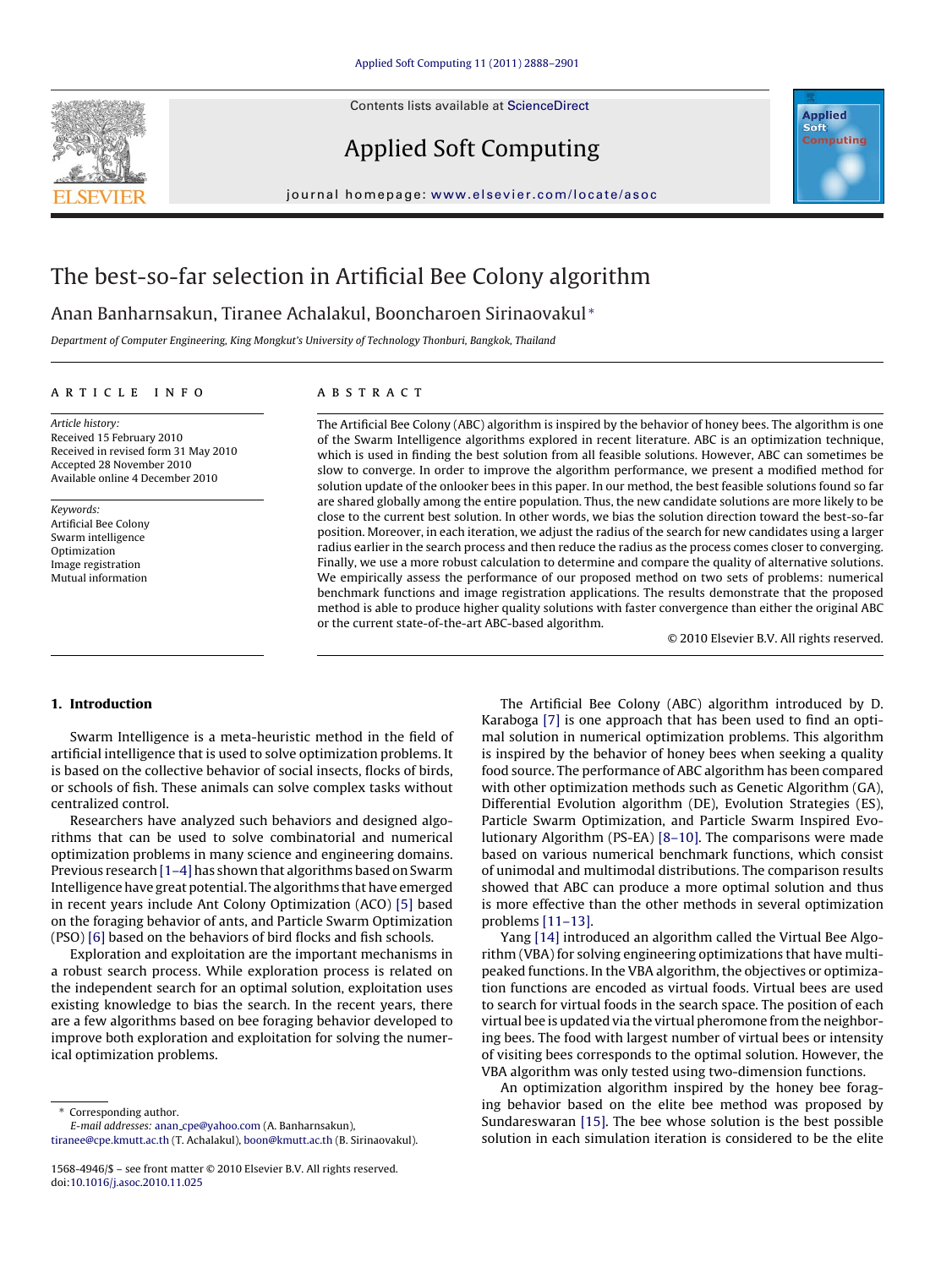Line **Initialization:** //do for all food sources For  $i = 1$  to  $n(FS)$  $\mathbf{1}$  $\overline{c}$ For  $d = 1$  to D  $\overline{3}$  $x(FS, id) = x(min, d) + rand[0, 1] * (x(max, d) - x(min, d))$ //initialize the feasible solutions in the search space  $\overline{4}$ Next  $d$ 5 Next i 6 While (iteration  $\leq$  MaxIteration) For  $i = 1$  to  $n(EB)$  $\overline{7}$ //do for each employed bees 8 For  $d = 1$  to D  $\overline{Q}$  $x(EB, id) = x(FS, id)$ //assign the food source position to the employed bee  $10$ Next  $d$  $11$ Select  $d_s$ //Randomly select the dimension of the solution  $12$ Select  $x_n(FS, d_s)$ //Randomly select the neighboring solution  $13$  $x(EB, id_s) = x(FS, id_s) + rand[-1,1] * (x(FS, id_s) - x_n(FS, d_s))$ //update the position of the employed bee  $14$ If  $f(x(EB, i)) < f(x(FS, i))$ //compare and select the better solution between the old and the new solution 15  $x(FS, id_s) = x(EB, id_s)$ //Replace the old solution with the new solution 16  $limit \ count(x(FS, i)) = 0$ 17 Else 18  $limit_{\text{count}(x(FS, i)) + +}$ 19 Next i 20 For  $i = 1$  to  $n(EB)$ //do for all employed bees for selecting the best-so-far solution 21 If  $i=1$  $22$ For  $d = 1$  to D  $23$  $x_b(FS, d) = x(FS, id)$  $24$ Next  $d$  $f(x_b(FS)) = f(x(FS, i))$ 25 26 Else If  $f(x(FS, i)) < f(x_b(FS))$ 27 28 For  $d = 1$  to D  $x_b(FS,d) = x(FS, id)$ 29 Next d 30  $f(x_b(FS)) = f(x(FS, i))$ 31 32 Next i For  $i = 1$  to  $n(OB)$ 33 //do for each onlooker bee  $34$ Select  $d_s$ //Randomly select the dimension of the solution 35 Select  $x_s(FS, d_s)$ //Select the food source based on equation 2.3 36 For  $d = 1$  to D 37  $x(OB, id) = x_s(FS, d_s) + rand[-1, 1] * fitness(x_b(FS)) * (x_s(FS, d_s) - x_b(FS, d_s))$ //update the position of the onlooker bee 38 Next d 39 If  $f(x(OB, i)) < f(x_s(FS))$ //compare and select the better solution between the old and the new solution 40 For  $d = 1$  to D  $41$  $x_s(FS, d) = x(OB, id)$ //Replace the old solution with the new solution  $42$ Next  $d$ 43  $limit\_count(x_s(FS)) = 0$  $44$ Else  $45$  $limit$   $count(x_s(FS)) + +$ 46 Next i //do for all food sources for abandoning the food source that cannot improve the further result 47 For  $i = 1$  to  $n(FB)$ 48 If  $limit\_count(x(FS, i)) > limit$ 49 For  $d = 1$  to D  $x(SB,d) = x(FS,i) + rand[-1,1] * (\omega_{max} - \frac{iteration}{Maxiteration}(\omega_{max} - \omega_{min})) * x(FS,i)$ 50 //update the position of the scout bee 51 Next d If  $f(x(SB)) < f(x(FS, i))$ 52 //compare and select the better solution between the old and the new solution 53 For  $d = 1$  to D 54  $x(FS, id) = x(SB, d)$ //Replace the old solution with the new solution 55 Next d 56  $limit$   $count(x(FS)) = 0$ 57 **Else** 58  $limit$   $count(x(FS)) + +$ 59 Next i

**Fig. 1.** The pseudo-code of the Best-so-far ABC algorithm.

bee. A probabilistic approach is used to control the movement of the other bees, so majority of bees will follow the elite bee's direction while a few bees may fly to other directions. This approach improves the capability of convergence to a global optimum.

To improve the exploration and exploitation of foraging behavior of honey bees for numerical function optimization, Akbari et al. [\[16\]](#page--1-0) presented an algorithm called Bee Swarm Optimization (BSO).

In this method, the bees of the swarm are sorted according to the fitness values of themost recently visited food source and these sorted bees are divided into three types. The bees that have worst fitness are classified as scout bees, while the rest of bees are divided equally as experienced foragers and onlookers. Different flying patterns were introduced for each type of bee to balance the exploration and exploitation in this algorithm.